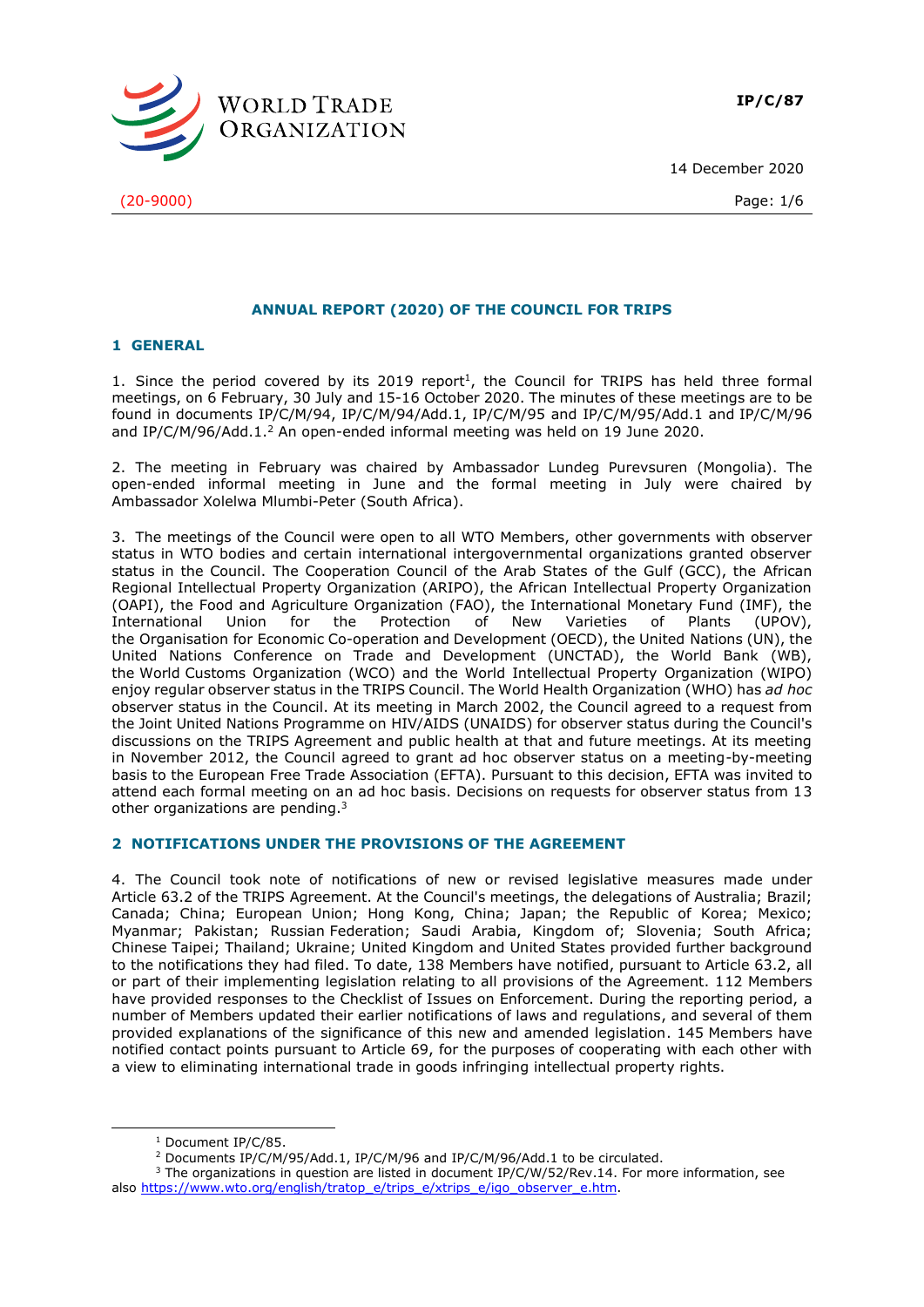#### **3 REVIEWS OF NATIONAL LAWS AND REGULATIONS**

5. The Council began preparations for the review of the national implementing legislation of Samoa. The Chair also invited delegations to consider how to make best use of this agenda item, including by reverting to any matter stemming from previous reviews and by proposing further reviews in the future.

## **4 REVIEW OF THE PROVISIONS OF ARTICLE 27.3(B); RELATIONSHIP BETWEEN THE TRIPS AGREEMENT AND THE CONVENTION ON BIOLOGICAL DIVERSITY; AND PROTECTION OF TRADITIONAL KNOWLEDGE AND FOLKLORE**

6. Following the practice in its past meetings that delegates address these three agenda items together, the Council continued to discuss them together on the basis of contributions by Members, including as regards the patentability of life forms and the introduction of a mandatory disclosure requirement in the TRIPS Agreement. This discussion also covered the earlier suggestion that the Secretariat of the Convention on Biological Diversity (CBD) be invited to brief the Council on the outcome of the tenth meeting of the Conference of the Parties to the CBD held in Nagoya, Japan in October 2010, and on the suggestion that the WTO Secretariat be requested to update the three factual notes<sup>4</sup> that summarized the points delegations had made in the Council's past discussions on these three agenda items.

# **5 NON-VIOLATION AND SITUATION COMPLAINTS**

7. As mandated by the Ministerial Decision taken at the eleventh Ministerial Conference in Buenos Aires<sup>5</sup>, and as decided by the General Council in December 2019<sup>6</sup>, the Council continued to consider the application of non-violation and situation complaints under the TRIPS Agreement at each of its three formal meetings, including by reference to earlier communications.<sup>7</sup>

#### **6 REVIEW OF IMPLEMENTATION OF THE TRIPS AGREEMENT UNDER ARTICLE 71**

8. At the Council's meetings in February, July and October, the Chair recalled that the Council was required under Article 71 to review the Agreement, having regard to the experience gained in the implementation, and that it had not discharged this obligation. Delegations were encouraged to consider how to take forward this mandated review.

#### **7 REVIEW OF THE APPLICATION OF THE PROVISIONS OF THE SECTION ON GEOGRAPHICAL INDICATIONS UNDER ARTICLE 24.2**

9. At the Council's meetings in February, July and October, the Chair invited delegations that had not yet provided responses to the Checklist of Questions on the application of the TRIPS Agreement in the area of geographical indications<sup>8</sup> to do so, and also called upon delegations that had already provided responses to provide updates to the extent there had been any significant changes to the way they provided protection to geographical indications.

10. In line with the Council's recommendation made in March 2010, Members were also encouraged to share information on bilateral agreements related to the protection of geographical indications into which they had entered.

### **8 REVIEW OF THE SPECIAL COMPULSORY LICENSING SYSTEM**

11. At the Council's meetings in February, July and October, the Chair updated delegations on the status of acceptances of the Protocol Amending the TRIPS Agreement.

<sup>4</sup> See documents IP/C/W/368/Rev.1, IP/C/W/369/Rev.1 and IP/C/W/370/Rev.1.

<sup>5</sup> See document WT/L/1033.

<sup>6</sup> See document WT/L/1080.

<sup>7</sup> See documents IP/C/W/599, IP/C/W/385/Rev.1, IP/C/W/385/Rev.1/Add.1 - IP/C/W/385/Rev.1/Add.3.

<sup>8</sup> Circulated in documents IP/C/13 and IP/C/13/Add.1.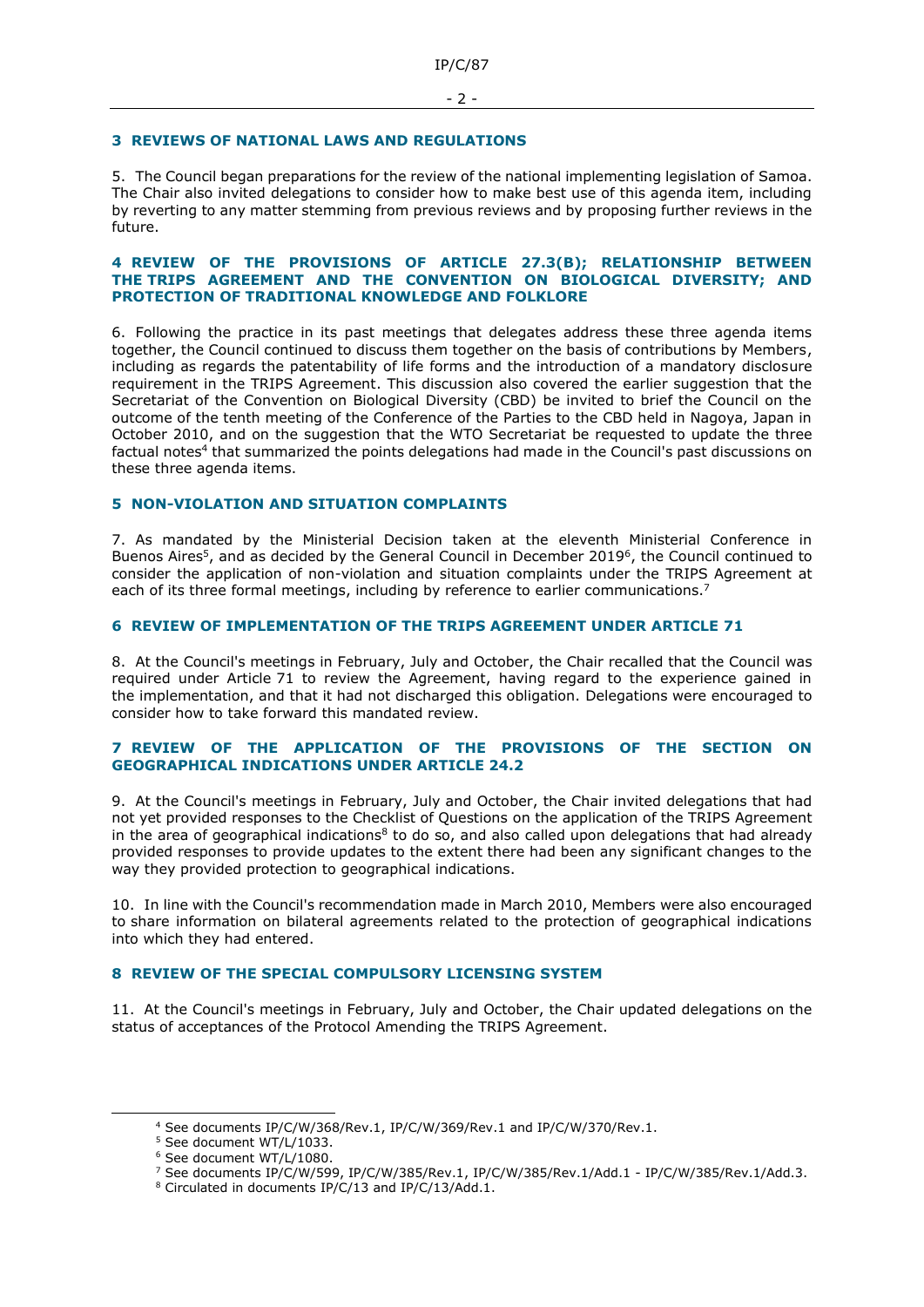- 3 -

12. At the meetings in February, July and October, the Chair encouraged Members that were yet to notify their acceptance of the Protocol to ensure that necessary measures were being taken at domestic level in order to proceed in a timely fashion.

13. At its meeting in October, the Council took up the annual review of the functioning of the System, pursuant to paragraph 7 of the Annex to the amended TRIPS Agreement and paragraph 8 of the Decision of 30 August 2003 on the Implementation of Paragraph 6 of the Doha Declaration on the TRIPS Agreement and Public Health respectively. The Council's report to the General Council on the operation of the System has been circulated as document IP/C/86.

# **9 IMPLEMENTATION OF ARTICLE 66.2**

14. At its meeting in February, the Council followed up its seventeenth annual review of developed country Members' reports on their implementation of Article 66.2.

15. At the Council's meeting in July, developed country Members were invited to submit updates to their most recent reports on actions they had taken or planned in pursuance of their commitments under Article 66.2 for consideration at the Council's meeting in October.

16. At its meeting in October, the Council took up its eighteenth annual review of developed country Members' reports on their implementation of Article 66.2. For this review, the Council reviewed the second set of updates to the sixth set of new detailed reports presented by the following developed country Members: Australia, Canada, European Union, Japan, Switzerland, United Kingdom and United States.<sup>9</sup>

### **10 TECHNICAL COOPERATION AND CAPACITY-BUILDING**

17. At its meeting in February, the Council followed up its annual review of technical cooperation held at its meeting in October 2019.

18. At its meeting in July, the Council invited developed country Members to supply information on their activities pursuant to Article 67 of the TRIPS Agreement prior to the annual review of technical cooperation at its meeting in October. Intergovernmental organizations that have observer status in the TRIPS Council were invited to provide information on their activities of relevance and, further, the WTO Secretariat was requested to report on its activities. In preparation for the annual review it held at its meeting in October, the Council received updated information from the following developed country Members: Australia, Canada, European Union, Japan, Norway, Switzerland, United Kingdom and United States.<sup>10</sup> Updated information was also received from the GCC, UNCTAD, WHO and WIPO, as well as from the WTO Secretariat.<sup>11</sup>

# **11 DRAFT CODEX ALIMENTARIUS STANDARDS – DEFINITION OF "CROSS PROMOTION"**

19. At the request of Mexico, the Council had on the agenda of its meeting in February an item on "Draft Codex Alimentarius Standards – Definition of "Cross-Promotion". It had before it a communication from Mexico on this topic.<sup>12</sup>

#### **12 INTELLECTUAL PROPERTY AND INNOVATION: SUMMARY OF THE 2019 THEME— PUBLIC-PRIVATE COLLABORATIONS IN INNOVATION; AND 2020 IP AND INNOVATION THEME: MAKING MSMES COMPETITIVE – FEBRUARY 2020 SUBTHEME MAKING MSMES COMPETITIVE THROUGH TRADEMARKS**

20. At the request of Australia; Canada, Chile; European Union; Japan; Singapore; Switzerland; the Republic of Korea; Chinese Taipei and the United States of America, the Council had on the agenda of its meeting in February an item on "Intellectual Property and Innovation: Summary of the 2019

<sup>9</sup> Circulated as documents IP/C/R/TTI/AUS/1, IP/C/R/TTI/CAN/1, IP/C/R/TTI/EU/1, IP/C/R/TTI/JPN/1, IP/C/R/TTI/CHE/1, IP/C/R/TTI/GBR/1 and IP/C/R/TTI/USA/1.

<sup>&</sup>lt;sup>10</sup> Circulated as documents IP/C/R/TC/AUS/1, IP/C/R/TC/CAN/1, IP/C/R/TC/EU/1, IP/C/R/TC/JPN/1, IP/C/R/TC/NOR/1, IP/C/R/TC/NOR/1/Corr.1, IP/C/R/TC/CHE/1, IP/C/R/TC/GBR/1 and IP/C/R/TC/USA/1. <sup>11</sup> Circulated as documents  $IP/C/R/TC/GCC/1$ ,  $IP/C/R/TC/UNCTAD/1$ ,  $IP/C/R/TC/WHO/1$ ,

IP/C/R/TC/WIPO/1 and IP/C/R/TC/WTO-OMC/1.

<sup>&</sup>lt;sup>12</sup> Circulated in document IP/C/W/660.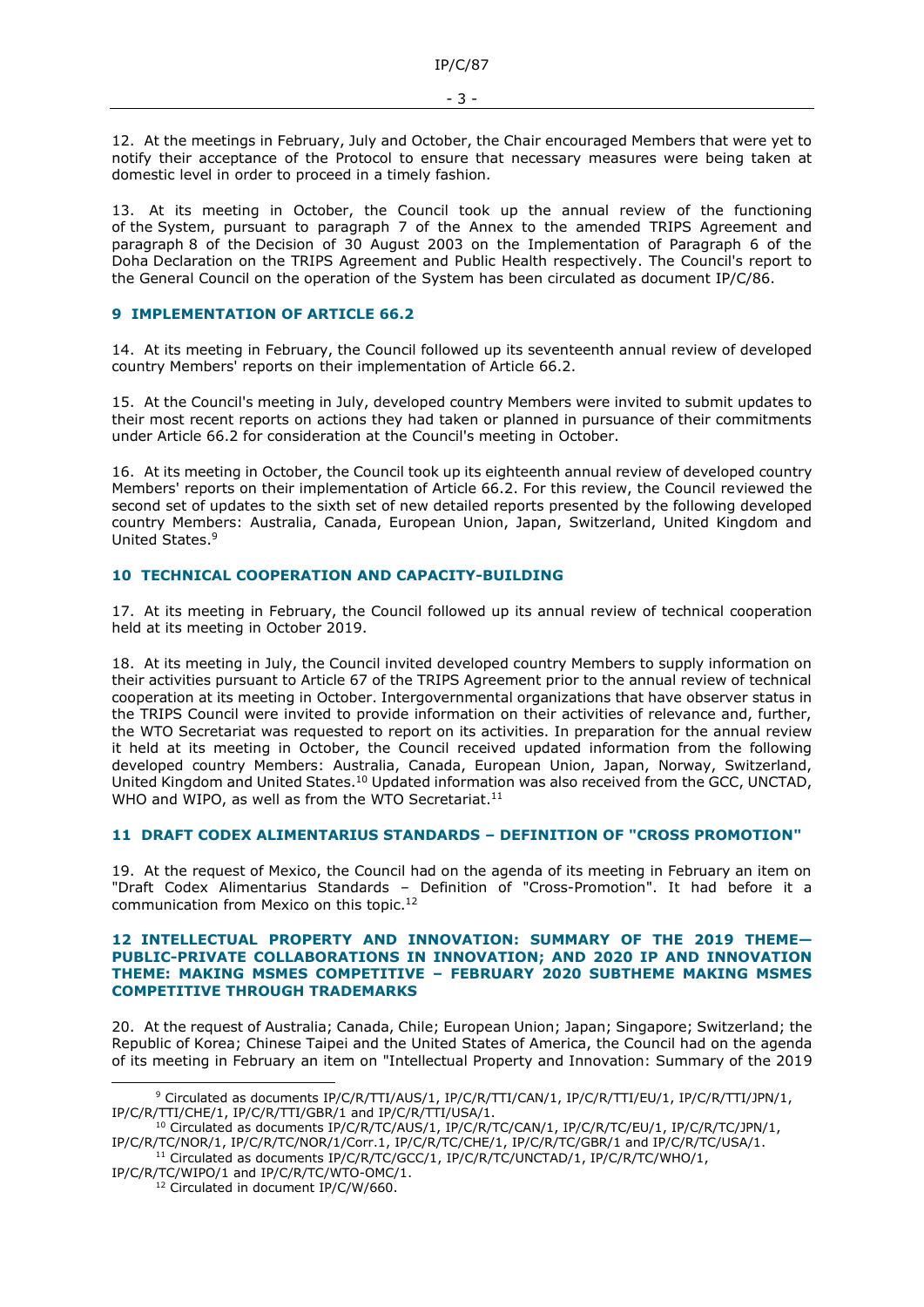IP/C/87

Theme – Public-Private Collaborations in Innovation"; and "2020 IP and Innovation Theme: Making MSMEs Competitive – February 2020 Subtheme Making MSMEs Competitive Through Trademarks". It also had before it two communications, one on "Summary on the 2019 Theme – Public Private Collaborations in Innovation" <sup>13</sup>, co-sponsored by Australia; Canada; Chile; European Union; Japan; the Republic of Korea; Singapore; Switzerland; Chinese Taipei and the United States of America, and the second on "2020 Theme of Making MSMEs Competitive – Making MSMEs Competitive Through Trademarks" <sup>14</sup>, co-sponsored by Australia; Canada; Chile; European Union; Japan; the Republic of Korea; Singapore; Switzerland; Chinese Taipei; and the United States of America.

## **13 INTELLECTUAL PROPERTY AND INNOVATION: MAKING MSMES COMPETITIVE – MAKING MSMES COMPETITIVE THROUGH INCLUSIVE PROTECTION OF VARIOUS IPS**

21. At the request of Australia; Canada; Chile; European Union; Japan; the Republic of Korea; Singapore; Switzerland; Chinese Taipei; United Kingdom; and the United States of America, the Council had on the agenda of its meeting in October an item on "Intellectual Property and Innovation: Making MSMEs Competitive – Making MSMEs Competitive Through Inclusive Protection of Various IPs". At the October meeting, it also had before it a communication on the topic co-sponsored by Australia; Canada; Chile; European Union; Japan; the Republic of Korea; Singapore; Switzerland; Chinese Taipei; United Kingdom; and the United States of America.<sup>15</sup>

# **14 INTELLECTUAL PROPERTY AND THE PUBLIC INTEREST: THE WTO TRIPS AGREEMENT AND THE COPYRIGHT THREE-STEP TEST**

22. At the request of South Africa, the Council had on the agenda of its meeting in February an item on "Intellectual Property and the Public Interest: The WTO TRIPS Agreement and the Copyright Three-Step Test". It had before it a communication from South Africa on this topic.<sup>16</sup>

# **15 IP MEASURES IN THE CONTEXT OF COVID-19**

23. At the request of South Africa, the Council had on the agenda of its meeting in July an item on "IP Measures in the Context of COVID-19", referencing the list of "COVID-19: Measures regarding trade-related Intellectual Property Rights" prepared by the Secretariat.<sup>17</sup> At the request of the Chair, the Council continued discussions under this agenda item at its meeting in October.

## **16 LDC GROUP PROPOSAL ON THE IMPLEMENTATION OF ARTICLE 66.2 OF THE TRIPS AGREEMENT**

24. At the request of Chad, on behalf of the LDC Group, the Council had on the agenda of its meeting in July an item on "LDC Group Proposal on the Implementation of Article 66.2 of the TRIPS Agreement". It had before it a communication from Chad on behalf of the LDC Group.<sup>18</sup>

### **17 INTELLECTUAL PROPERTY AND THE 1998 WORK PROGRAMME ON ELECTRONIC COMMERCE**

25. At the request of South Africa, the Council had on the agenda of its meeting in July an item on "Intellectual Property and the 1998 Work Programme on Electronic Commerce". It had before it a communication from South Africa on this topic.<sup>19</sup> At the request of the Chair, the Council continued discussions under this agenda item at its meeting in October.

<sup>&</sup>lt;sup>13</sup> Circulated as documents IP/C/W/661, IP/C/W/661/Add.1 and IP/C/W/661/Add.2.

<sup>&</sup>lt;sup>14</sup> Circulated as documents IP/C/W/662, IP/C/W/662/Corr.1, IP/C/W/662/Add.1 and IP/C/W/662/Add.2.

<sup>&</sup>lt;sup>15</sup> Circulated in document IP/C/W/667.

<sup>&</sup>lt;sup>16</sup> Circulated in document IP/C/W/663.

<sup>&</sup>lt;sup>17</sup> Available from [https://www.wto.org/english/tratop\\_e/covid19\\_e/trade\\_related\\_ip\\_measure\\_e.htm.](https://www.wto.org/english/tratop_e/covid19_e/trade_related_ip_measure_e.htm)

<sup>&</sup>lt;sup>18</sup> Circulated in document IP/C/W/664.

<sup>&</sup>lt;sup>19</sup> Circulated in document IP/C/W/665.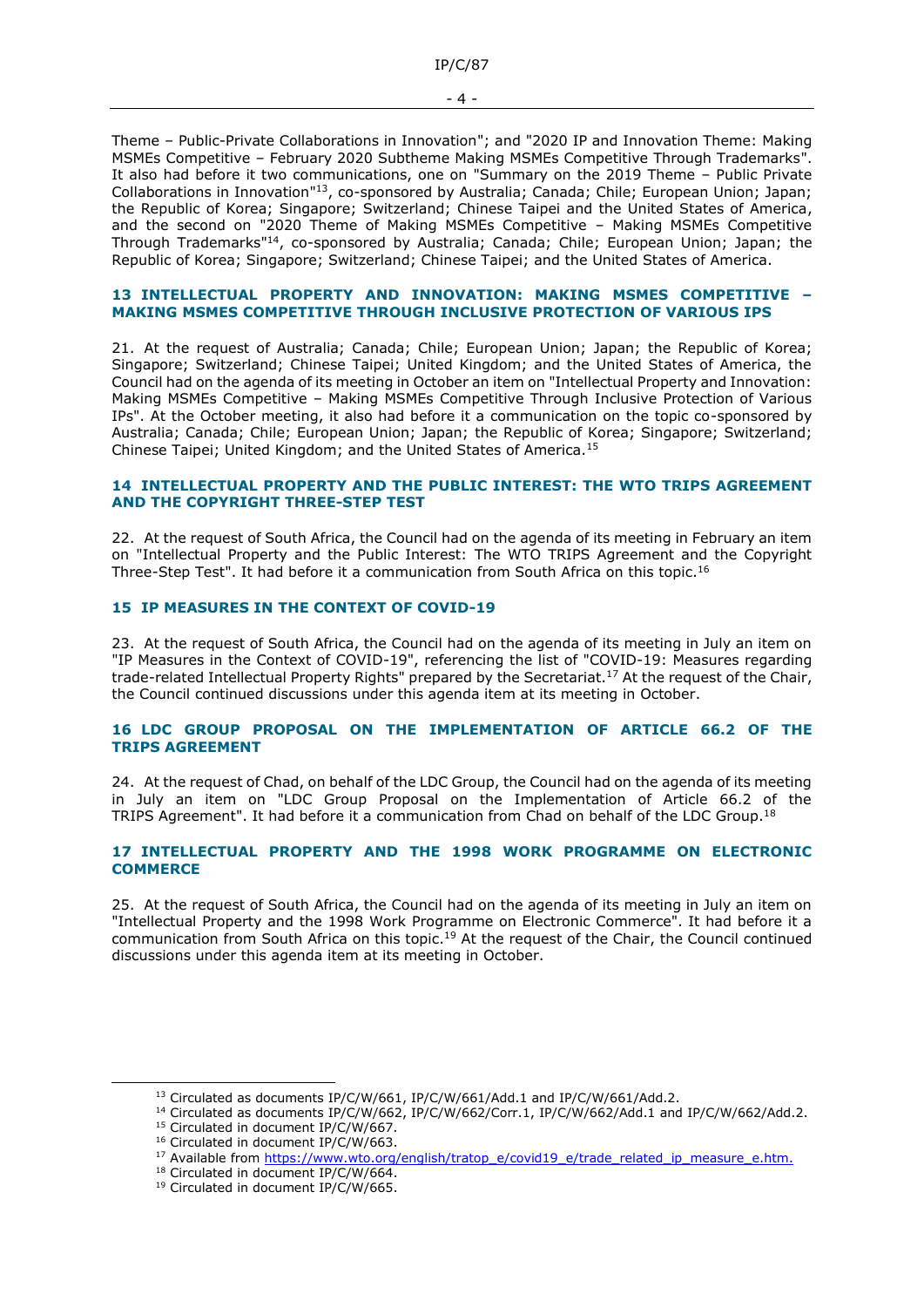## - 5 -

#### **18 INTELLECTUAL PROPERTY AND THE PUBLIC INTEREST: BEYOND ACCESS TO MEDICINES AND MEDICAL TECHNOLOGIES TOWARDS A MORE HOLISTIC APPROACH TO TRIPS FLEXIBILITIES**

26. At the request of South Africa, the Council had on the agenda of its meeting in July an item on "Intellectual Property and the Public Interest: Beyond Access to Medicines and Medical Technologies Towards a More Holistic Approach to TRIPS Flexibilities". It had before it a communication from South Africa on this topic.<sup>20</sup>

# **19 LDC GROUP PROPOSAL TO EXTEND THE TRANSITION PERIOD FOR LDC MEMBERS UNDER ARTICLE 66.1**

27. At the request of Chad, on behalf of the LDC Group, the Council had on the agenda of its meeting in October an item on "Duly Motivated Request by LDCs to Extend the Transition Period under Article 66.1 of the TRIPS Agreement for Least Developed Country Members". It had before it a communication from Chad on behalf of the LDC Group.<sup>21</sup>

### **20 PROPOSAL FOR A WAIVER FROM CERTAIN PROVISIONS OF THE TRIPS AGREEMENT FOR THE PREVENTION, CONTAINMENT AND TREATMENT OF COVID-19**

28. At the request of India and South Africa, the Council had on the agenda of its meeting in October an item on "Proposal for a Waiver from Certain Provisions of the TRIPS Agreement for the Prevention, Containment and Treatment of COVID-19". It had before it a communication on the topic from India and South Africa, co-sponsored by Eswatini and Kenya.<sup>22</sup> The Council agreed to keep open this agenda item and to reconvene the meeting once further developments were sufficiently mature, with a view to the Council agreeing on a report on its consideration of this request.

# **21 INFORMATION ON RELEVANT DEVELOPMENTS ELSEWHERE IN THE WTO**

29. At the Council's meetings in February, July and October, the WTO Secretariat provided an overview of the wide range of trade-related measures and experiences in the field of intellectual property rights that had been raised by Members in recent WTO Trade Policy Reviews. The Council was also informed about new acceptances of the Protocol amending the TRIPS Agreement at its meetings in February and July.

30. At the Council's meeting in July, the Chair informed Members that on 29 June 2020, the Dispute Settlement Body (DSB) had adopted two Appellate Body Reports on *Australia – Certain Measures Concerning Trademarks, Geographical Indications and Other Plain Packaging Requirements Applicable to Tobacco Products and Packaging* (WT/DS435/AB/R and Add.1, and WT/DS441/AB/R and Add.1). The DSB also had adopted the corresponding Panel Reports as upheld by the Appellate Body Reports. This information had been circulated in documents IP/D/31/Add.1 and IP/D/32/Add.1.<sup>23</sup>

# **22 OBSERVER STATUS FOR INTERNATIONAL INTERGOVERNMENTAL ORGANIZATIONS**

31. At each regular meeting, the Council continued its consideration of the pending requests for observer status from international intergovernmental organizations.

# **23 OTHER BUSINESS**

32. At its meeting in February, the Council considered how best to give appropriate follow-up to the Ministerial Decision to continue the work under the Work Programme on Electronic Commerce<sup>24</sup>, including a proposal to update an earlier Secretariat background note on the topic that had been last revised in 2003.<sup>25</sup> The Chair recalled that the General Council Decision adopted on

<sup>&</sup>lt;sup>20</sup> Circulated in document IP/C/W/666.

<sup>&</sup>lt;sup>21</sup> Circulated in document IP/C/W/668 and IP/C/W/668/Corr.1.

<sup>&</sup>lt;sup>22</sup> Circulated in document IP/C/W/669, IP/C/W/669/Corr.1 and IP/C/W/669/Add.1.

<sup>&</sup>lt;sup>23</sup> Also circulated with document symbol WT/DS435/28 and WT/DS441/29.

<sup>&</sup>lt;sup>24</sup> See document WT/L/1032.

<sup>&</sup>lt;sup>25</sup> See document IP/C/W/128/Rev.1.